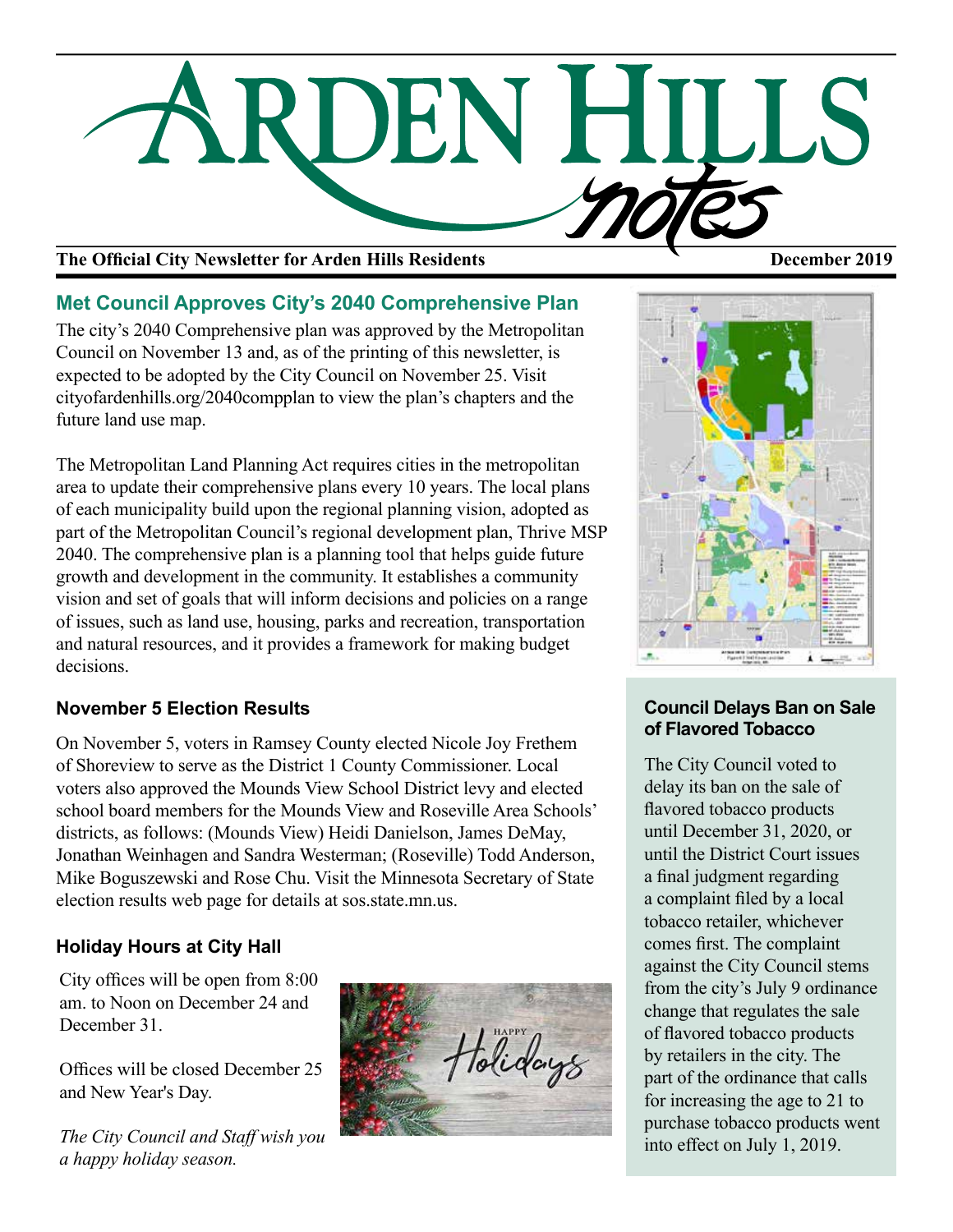#### **Arden Hills Service Directory 1245 West Highway 96 Arden Hills, MN 55112-5734**

www.cityofardenhills.org 651-792-7800

Office Hours Monday through Friday 8:00 a.m. to 4:30 p.m.

Sheriff and Fire 911 Water and Sewer Problems (During non-business hours) 651-767-0640

Mayor David Grant 651-538-0747 dgrant@cityofardenhills.org

Councilmembers Brenda Holden 651-636-2987 bholden@cityofardenhills.org Fran Holmes 612-599-2457 fholmes@cityofardenhills.org Dave McClung 651-332-0352 dmcclung@cityofardenhills.org Steve Scott 651-604-0919 sscott@cityofardenhills.org

City Administrator Dave Perrault 651-792-7824 dperrault@cityofardenhills.org

Communications Coordinator Dawn Skelly 651-792-7817 dskelly@cityofardenhills.org

Council meetings are held at City Hall on the second and fourth Mondays of the month at 7:00 p.m. Meetings are televised live on Cable Channel 16. Meetings of the Planning Commission are televised as well. Visit cityofardenhills.org for information about archived meeting playbacks.

*Arden Hills Notes* is the official newsletter of the City of Arden Hills, an equal-opportunity employer.

# **City News Updates**

### **Council Expands Neighborhood Meeting Policy**

The City Council recently approved an updated policy requiring a neighborhood meeting be held for certain major land use applications for projects that are located adjacent to or within a residential zoning district. Neighborhood meetings allow the applicant to get feedback from those directly impacted by the project and to reduce concerns and issues. Neighborhood meetings were previously recommended but not required as part of the development approval process.

The Council also expanded the notification distance for Planning Commission and City Council meetings. Minnesota State Statutes requires cities to notify all property owners within a minimum of 350 feet of a subject property when a public hearing is to occur related to a land use or zoning application. The approved policy expands the mailing distance to all property owners within 500 feet of the subject property for all land use requests that do not require a public hearing and to 1,000 feet for land use requests that do require a public hearing. The intent of this change in policy is to encourage involvement of residents in the planning process.

# **Sheriff's Office Citizen Academy scheduled for 2020**

The Ramsey County Sheriff's Office is hosting a Citizen Academy course in January and February 2020. This eight-session course will take participants on a behind-the-scenes journey of the work and activities of the Sheriff's Office. The course will begin Wednesday, January 8 and continue through Wednesday, February 26. Sessions will run each Wednesday for three hours per night, from 6:30 p.m. to 9:30 p.m.

The course is designed to give citizens a better understanding of the duties, responsibilities, equipment, training and facilities of the Sheriff's Office. Topics include patrol procedures, K-9, criminal investigations, crime scene processing, narcotics, crime prevention and the communication center (911 system). The academy will also include the topics of court orders, civil process, criminal history and warrants. In addition to classroom training, participants will receive tours of the patrol station, the adult detention center (jail), County Courthouse, Law Enforcement Center and other Sheriff's Office facilities.

To request an application via email, send your request to CrimePrevention@co.ramsey.mn.us. For additional information, call 651-266-7315. Applications must be received by Tuesday, December 17, 2019.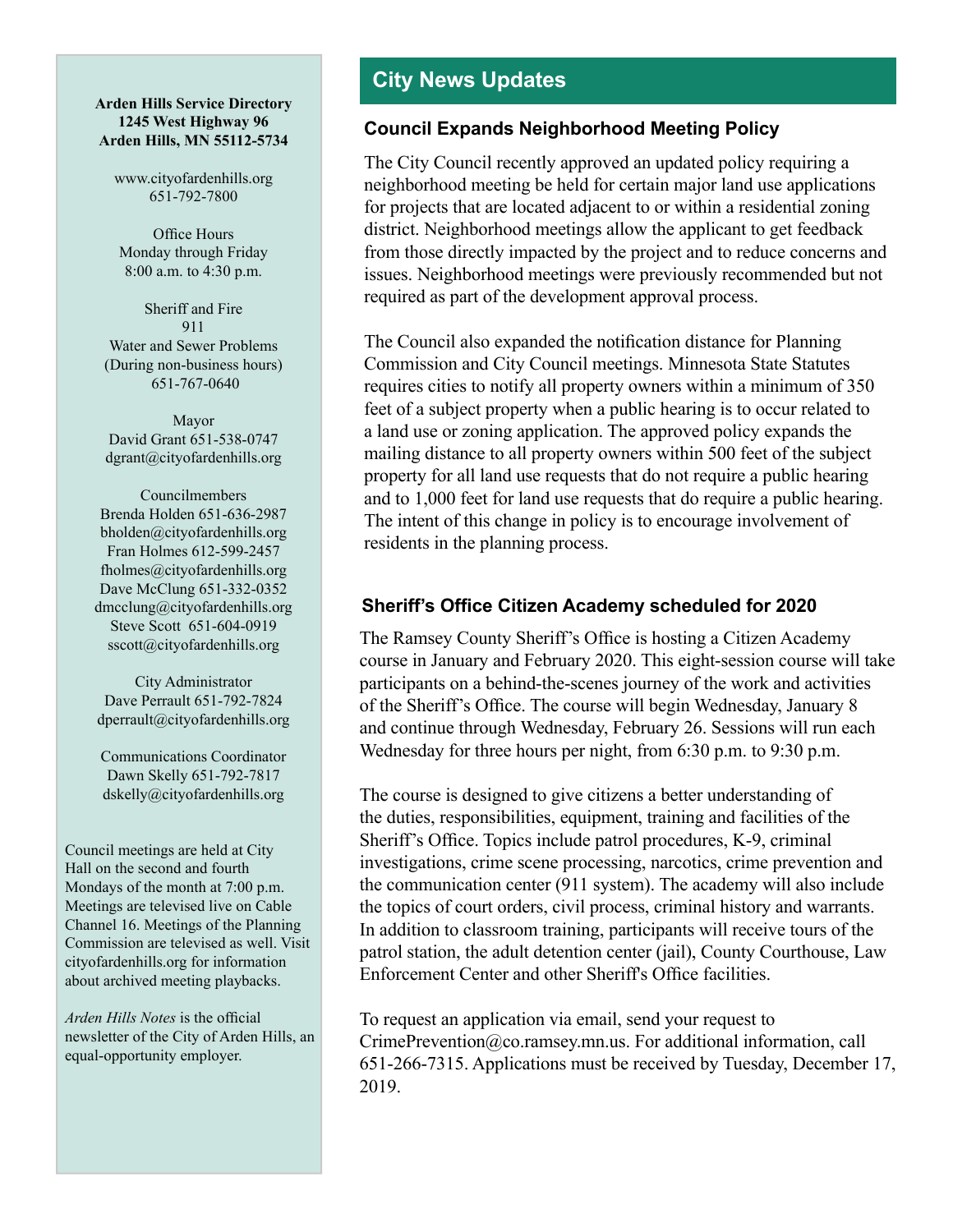# **Benchmarks: A Review of Recent City Council Action Development Updates**

#### **October 28, 2019**

*All items approved unanimously by 5-0 vote.*

- Accepted a donation from the Arden Hills Foundation in the amount of \$500 to be used to provide scholarships for residents in need of assistance to participate in City Parks and Recreation programs.
- Approved a variance at 1314 Cannon Avenue to permit construction of a four-season porch addition to the existing home within the current legalnonconforming side yard setback.
- Approved a variance at 1932 County Road E to permit construction of a detached garage to encroach into the front setback.
- Approved a site plan review for Johanna Shores at 3200 Lake Johanna Boulevard to construct an emergency power supply system on the north side of the property, which will replace two existing systems.
- Approved an interim use permit to allow the temporary use of the building at 1901 Lake Valentine Road for a temporary weight room/fitness center for a period to expire no later than October 1, 2020.

# **November 12, 2019**

Councilmember Holden excused. *All items approved unanimously by 4-0 vote.* 

- Appointed Jennifer Shull to the position of Public Works Office support specialist.
- Approved the 2020 annual curbside and non-curbside recycling fees for residents and approved the recycling services contract with Republic Services to extend the current contract from May 4, 2020, to May 3, 2021.
- Held a public hearing and approved a wine and beer liquor license for Namaste India, formerly known as Nutmeg Brewing (Bidhipur Brewing Company) located at 3673 Lexington Avenue.
- Held a public hearing and approved vacation of easements for Northridge Apartments Addition, which is to be developed as Summit Senior Living located at 4177 Old Highway 10.

*For a complete listing of recent City Council action, visit cityofardenhills.org and click on View Agendas & Minutes.* 

#### **Bethel University Expands Academic Commons Building**

Bethel University is constructing a new 20,000-square-foot addition to the Academic Commons Building for its science programs. The property is located at 3900 Bethel Drive.

### **Marriott Springhill Suites Frames up New Hotel**

Construction is continuing at 3920 Northwoods Drive, where Hawkeye Hotels is building a Marriott Springhill Suites hotel that will include 139 guest room suites. Site work began in fall 2017 and the developer began construction in January 2019. The exterior structure has been built and a roof has been placed.

### **Pot O'Gold Bingo Hall Property for Sale**

The Pot O'Gold Bingo Hall property located at 3776 Connelly Avenue is for sale. The property is zoned B2 General Business and comprises 2.19 acres.

### **Congratulations Rob Ward**

Congratulations to city Building Official Rob Ward, who recently received state delegation to begin inspecting schools and other stateregulated building projects.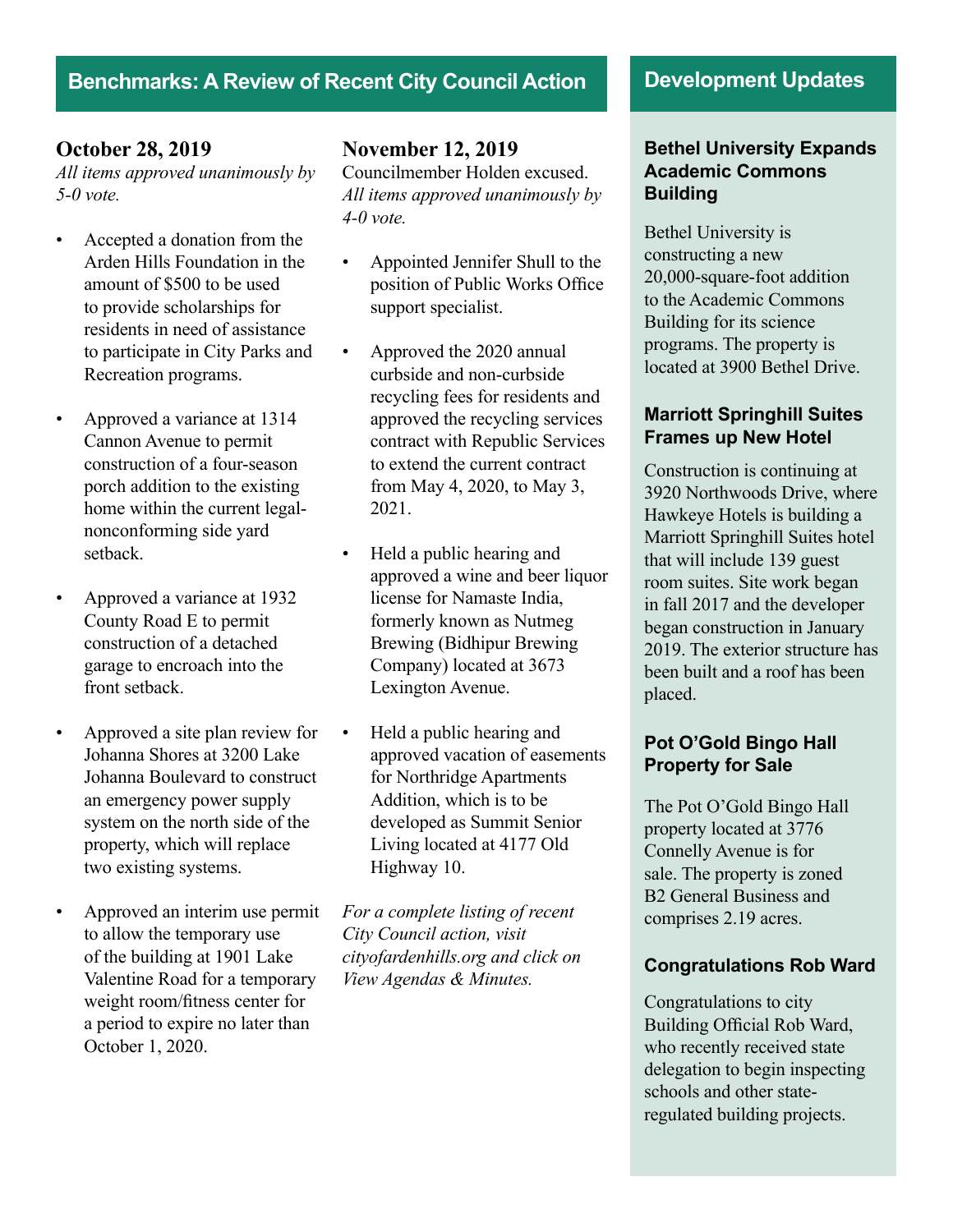# **Winter Weather Tips Salting and Sanding**

- Use salt and sand for driveways and walkways sparingly. De-icing salt typically stops working when temperatures fall below 15 degrees.
- Be sure to sweep up salt and sand from bare driveways and sidewalks for reuse and to prevent it from washing away and into storm drains.



• Ramsey County has free salt and sand mix for county residents only. This can be a good alternative to using straight salt on driveways and walkways. The mix is available behind the Ramsey County Public Works building at 1425 Paul Kirkwold Drive (off of Hamline Avenue and Highway 96). Follow the service road around the west side of the building. Residents can take bucket-sized amounts, and must bring their own containers. Truckloads are not allowed. The site is not staffed, so please plan to remove and carry the mix by yourself. The mix is in a truck and labeled free for use. It will be available as long as it lasts.

### **Snow Clearing**

- Remove your vehicles from the street when snow has accumulated to two inches and until plows have cleared the street. Overnight parking on city streets is prohibited.
- Do not push snow from your driveway into or across the street.
- Place trash recycling containers at the end of your driveway, rather than in the street, during winter.
- Keep nearby fire hydrants clear of snow to save emergency response time.

# **Driving & Safety**

- Under Minnesota law, it is illegal to leave the car unattended and running with the keys in the ignition.
- Make certain your tires are properly inflated. Never mix radial tires with other tire types.
- Do not use cruise control when driving on any slippery surface (wet, ice or sand).

# **Beware of Fraudulent Shipping Notices This Holiday Season**

Phishing is the fraudulent practice of sending emails purporting to be from reputable companies in order to induce individuals to reveal personal information, such as passwords and credit card numbers.

Security organizations reported that cybercriminals have been increasing their use of fraudulent shipping notifications to spread malware and steal login credentials and/or money. Security organizations expect these attacks to increase during the holiday season.

These malicious shipping alerts—which mimic messages from familiar companies like UPS, FedEx, DHL, and USPS are being seen across a variety of industries and individual consumers.

Because organizations and consumers frequently receive valid shipping alerts, it is important to be vigilant and look carefully at all messages in order to spot malicious messages that imitate well-known brands.

Do not respond to requests to verify your password or credit card information unless you initiated the contact. Legitimate businesses will not contact you in this manner.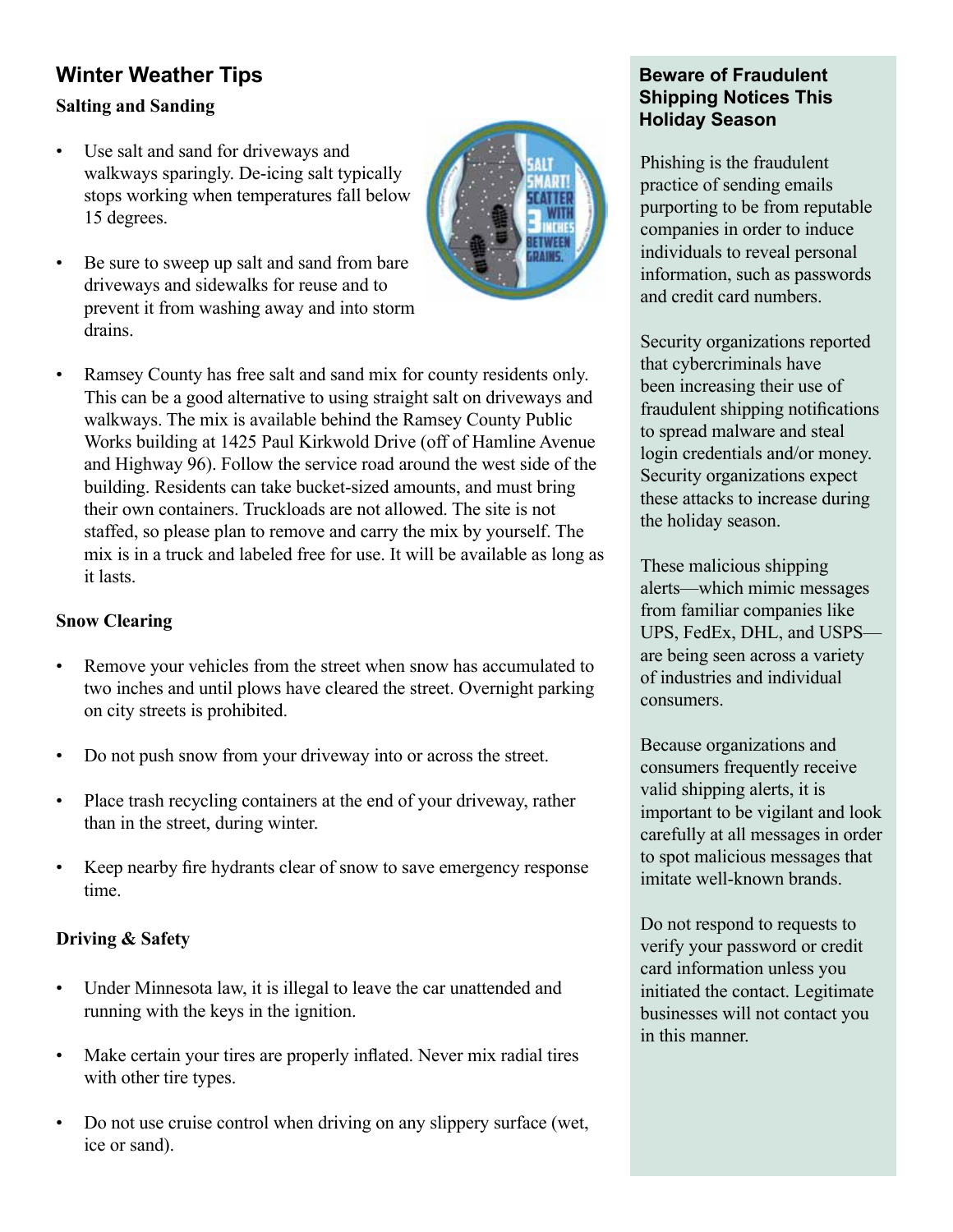# **Commit to Going Green for the Holidays**



Courtesy of Ohio EPA

The holidays are a great time to recycle, because Americans throw away 25 percent more trash than other times of the year. Some of that trash can be recycled. Consider recycling the following items this season:

### **Holiday Lights**

Do you have strings of holiday lights that no longer work? Perhaps you're switching to energy efficient LED lights this year. Recycle holiday lights and old electrical cords by dropping them off at Arden Hills City Hall in our collection bin at 1245 Highway 96 W., or bring them to Ramsey County's household hazardous waste collection site at 5 Empire Drive, St. Paul.

### **Live Christmas Tree**

Keep your tree out of landfills by bringing it to any Ramsey County yard waste collection site where it will be mulched. Please remove all decorations, wire, lights and tinsel. Flocked trees are not accepted and may be placed in the trash. The Arden Hills yard waste site is located at 3530 Hudson Avenue and is open Saturdays 9:00 a.m. to 5:00 p.m. and Sundays 11:00 a.m. to 5:00 p.m. from December through March.

### **Leftovers**

If you anticipate leftovers, ask your guests to bring their own leftover containers so everyone can enjoy leftovers and limit food waste.

### **Food Scraps**

Get started with food scraps (organics recycling) and bring to your scraps to your local collection site at the Arden Hills Yard Waste Site, 3530 Hudson Avenue.

# **Wrapping Paper**

Most mass-produced wrapping paper you find in stores is not recyclable because of the shiny coatings, foils and colors, and therefore needs to be thrown away. Try these wrapping alternatives: newspaper, tin cans or jars, paper grocery bags, fabric scraps, scarves, maps or even pillow cases.

### **Gifts**

The best gifts are experiences: tickets to a sports game, trips to a zoo, lessons of some type, transit passes or even a homemade dinner.

### **Ramsey County Collects Batteries for Recycling**

Ramsey County's Household Hazardous Waste (HHW) program accepts all types of rechargeable batteries, as well as some non-rechargeable batteries.

Rechargeable batteries can be found in cell phones, computers, drones and toothbrushes, and are becoming more common in lawn mowers, chainsaws and all kinds of power tools. When they wear out or are no longer needed, they must be disposed of safely.

Lithium batteries can cause fires in the trash, at recycling facilities and in collection trucks. Only alkaline and carbon zinc batteries are safe to throw in the trash.

All other batteries should be brought to a HHW collection site, where staff will sort them and tape the terminals (positive and negative ends) for safe transport to a recycling facility to be made into new products. Check the battery label for battery type, or staff can assist you.

Mobile HHW collection is at the Public Works Facility, 1245 Paul Kirkwold Drive during weekends in May and July. The HHW site at 5 Empire Drive in Saint Paul is open year round. Hours are Fridays and Saturdays, 9:00 a.m. to 4:00 p.m., December through March.

For more information, visit www.ramseycounty.us.